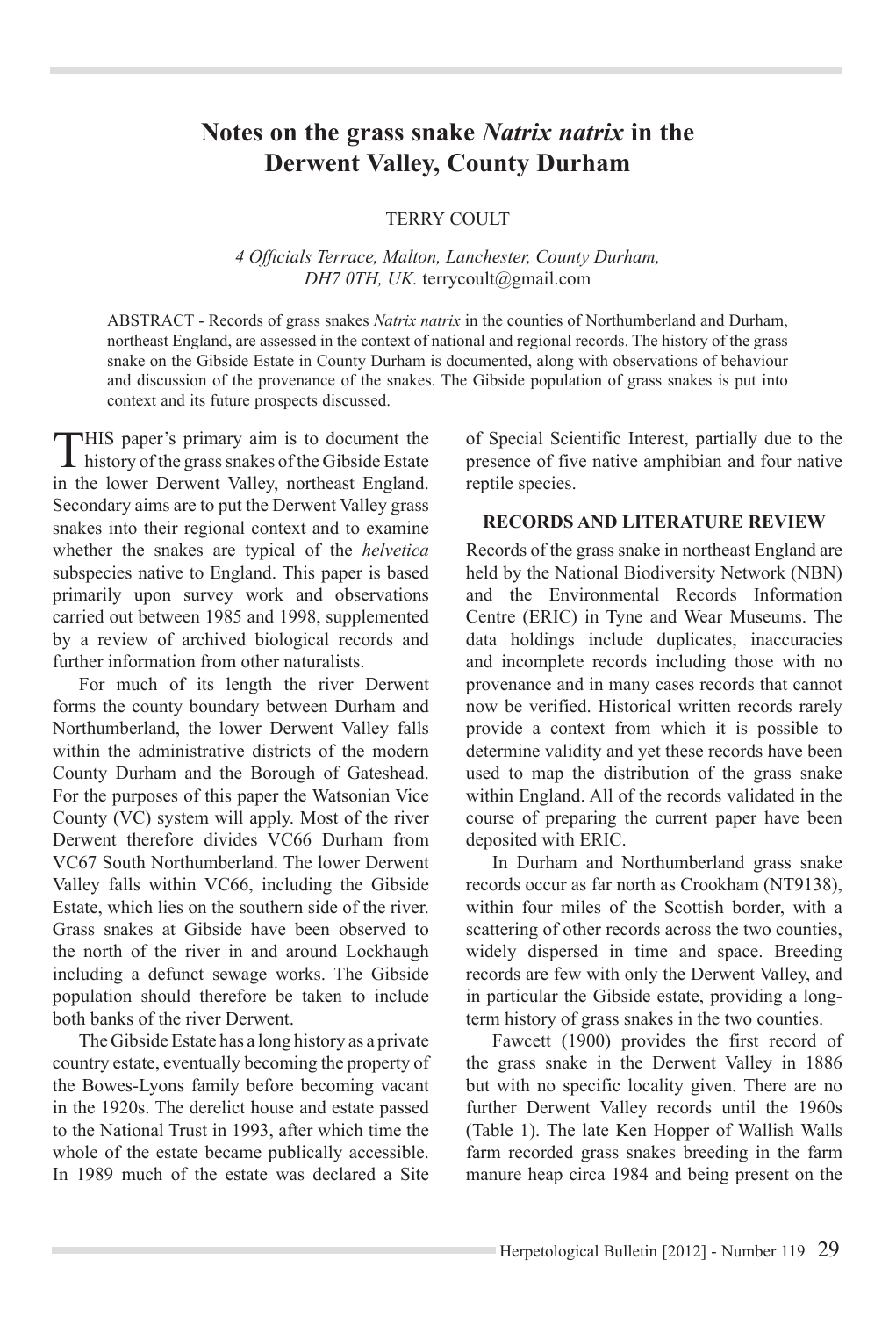| Mereburn, 1960                   | NZ0854        |
|----------------------------------|---------------|
| Edmundbyers, 1960                | NZ0149        |
| Shotley Bridge, 1970s            | NZ0952        |
| Coombe Bridges, 1972             | NZ0548        |
| Ebchester, 1980                  | NZ1055        |
| Gibralter, 1983                  | NY9449        |
| Wallish Walls, circa 1984 & 1986 | NZ0650        |
| Carricks, 1987                   | <b>NY9851</b> |
| Blanchland, 1999                 | NY9650        |
| Shibdon Pond, 2006               | NZ1962        |
| Blackhall Mill, 2006             | NZ1156        |

**Table 1.** Grass snake records for Derwent Valley away from Gibside held by the Environmental Records Information Centre, Tyne and Wear Museums.

farm during the 1980s (K. Hopper, pers. comm).

Gibside grass snakes make their first entry into the ERIC database in 1979 and are recorded every year until 1998 with the exception of 1997. After 1998 records are sporadic.

Coult (1995) summarised the survey history and the historical distribution of the grass snake in Northumberland and Durham with inconclusive results other than to confirm the presence of breeding snakes on and around the National Trust's, Gibside Estate. Durkin (2010) provides detailed distribution maps and a summary of status for all of the Durham and Northumberland reptiles including grass snake.

Langton (1989) records that in 1983 he found a market stall in Newcastle upon Tyne which was selling grass snakes apparently collected in Tyne and Wear. There is no further information on where these snakes came from or who collected them but in the 1980s the Gibside population was the only viable one in the region and is likely to have been the source population.

The grass snake has been recorded as breeding in Northumberland further north than the Derwent Valley, at Fontburn Reservoir, as recently as 1999 (J. Durkin, pers. comm.) but further work is required to fully determine status there.

## **OBSERVATIONS OF GRASS SNAKES AT GIBSIDE**

The author's involvement with the Gibside snakes began in 1985 after being shown a series of photographs taken at Easter 1984 showing seven snakes presumed to be in a mating chase (E.

Morton, pers. comm). A notable feature was that some snakes were atypical in coloration having a pair of pale dorsolateral stripes. Subsequently this colour form was found to make up a substantial proportion of the Gibside population. From 1985 to 1998 the author installed and monitored a manure heap as an egg-laying site on the southern edge of Snipes Dene (NZ183589). Many subsequent observations were made there.

The core area of distribution is approximately the northern half of the National Trust's Gibside land holdings including Snipes Dene, Park Farm and the Lady Haugh along with Lockhaugh, part of Derwent Walk Country Park, Hollin Hill Farm and a disused sewage works (Fig. 1). Durkin (2010) considers the 2006 records at Blackhall Mill and Shibdon Pond to be snakes from the Gibside population, the linking habitat being the River Derwent. There is, however, no evidence of snakes moving between these locations.

#### **Behaviour**

Little is recorded of the behaviour of snakes at Gibside. Most of the author's observations were made near the manure heap or by the lily and fish ponds within the estate. Incidental reports record snakes swimming across the River Derwent (K. Gardner, pers. comm.). Snakes with prey bulges have been seen by the ponds having presumably captured prey there.

## **Breeding**

There are two records of mating chases and mating; the mating chase already referred to in 1984 and the author's record of an autumn mating on the 23 September 1989 (Coult, 1989). This latter observation involved a tied pair of snakes and three other males making frenzied passes around the mating pair, within two metres of the manure heap. The snakes were watched for ten to fifteen minutes with the observation finishing at 11.40 am and several photographs taken (e.g. Fig. 2). When the pair finally broke up the other males repeatedly visited the mating spot, rapidly tongue-flicking the ground.

On the 6 June 1990, 27 grass snake eggs were found in the manure heap; most were shriveled but some were fully formed. When cut open one egg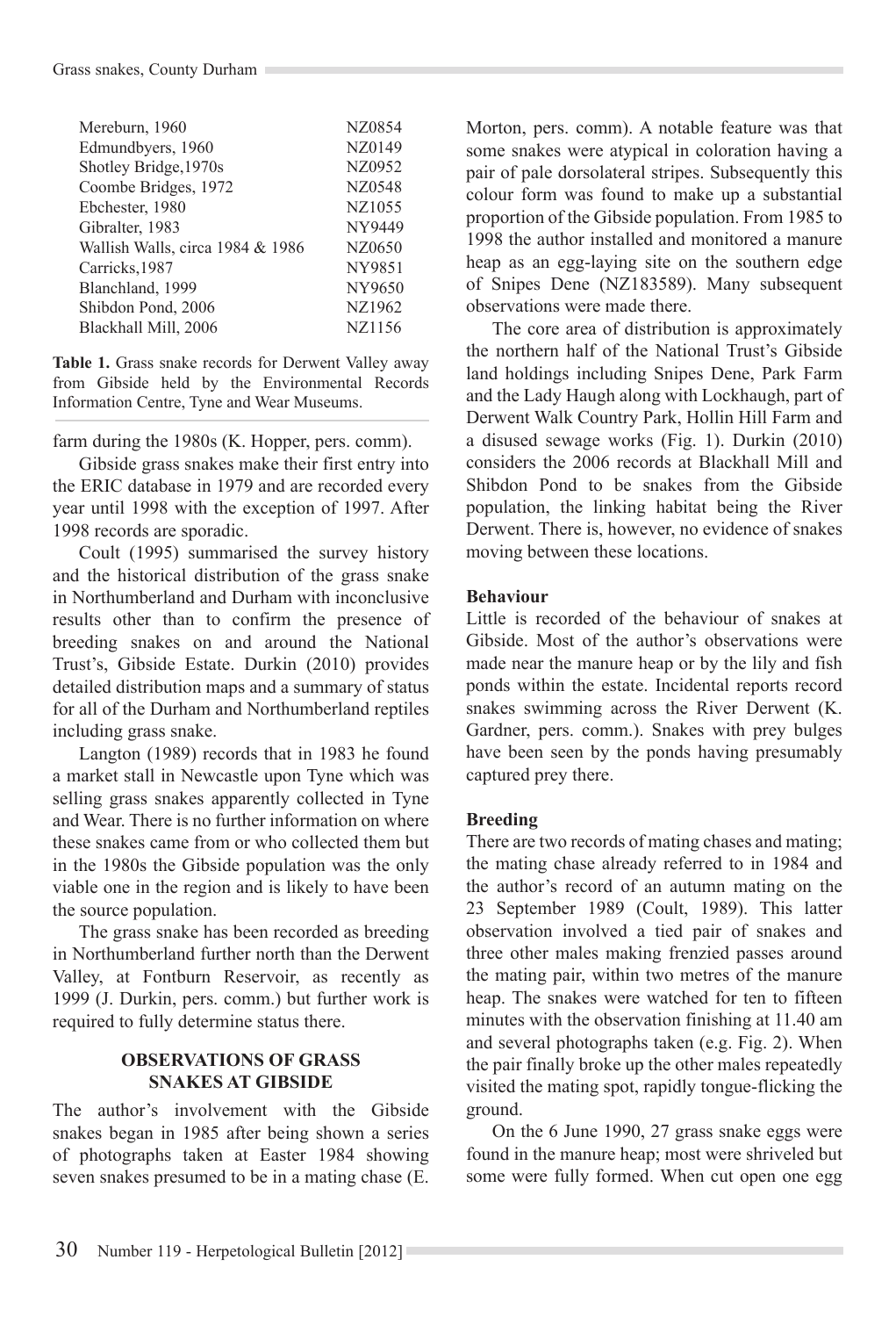

**Figure 1.** Approximate core distribution area of grass snakes at Gibside.

contained a fully formed dead snake. Grass snakes normally mate in April or May, laying eggs in June or July which hatch in late August or September (Beebee & Griffiths, 2000). June is therefore very early for eggs of that year to contain fully formed young. It is tempting to speculate that these were the failed eggs from the mating of the previous autumn. In captivity autumn matings in grass snakes have resulted in the production of eggs early in the following year (Bolam, 1922; Stein, 1924 in Smith [1954]). Nevertheless, it seems unlikely that this could occur under cooler conditions in the wild, so these eggs may simply have been the result of a

spring-time mating, deposited but failing to hatch in the previous year.

On the 30 August 1985 six snakes were seen on the manure heap, five of which were striped, with individuals ranging in length from approximately 23 to 90 cm. Beebee & Griffiths (2000) state that one-year-old grass snakes reach a length of between 25 and 30 cm, in which case the smallest snakes observed indicate that successful breeding took place in 1984.

On 12 October 1985 a single snake was found at a depth of about 13 cm in the manure heap, whether this was a late egg laying effort or an attempt at



**Figure 2.** Autumn mating, Gibside 1989. A typical and a faintly striped snake are locked in coition with heads together in the centre of the picture and a striped male snake is on the right.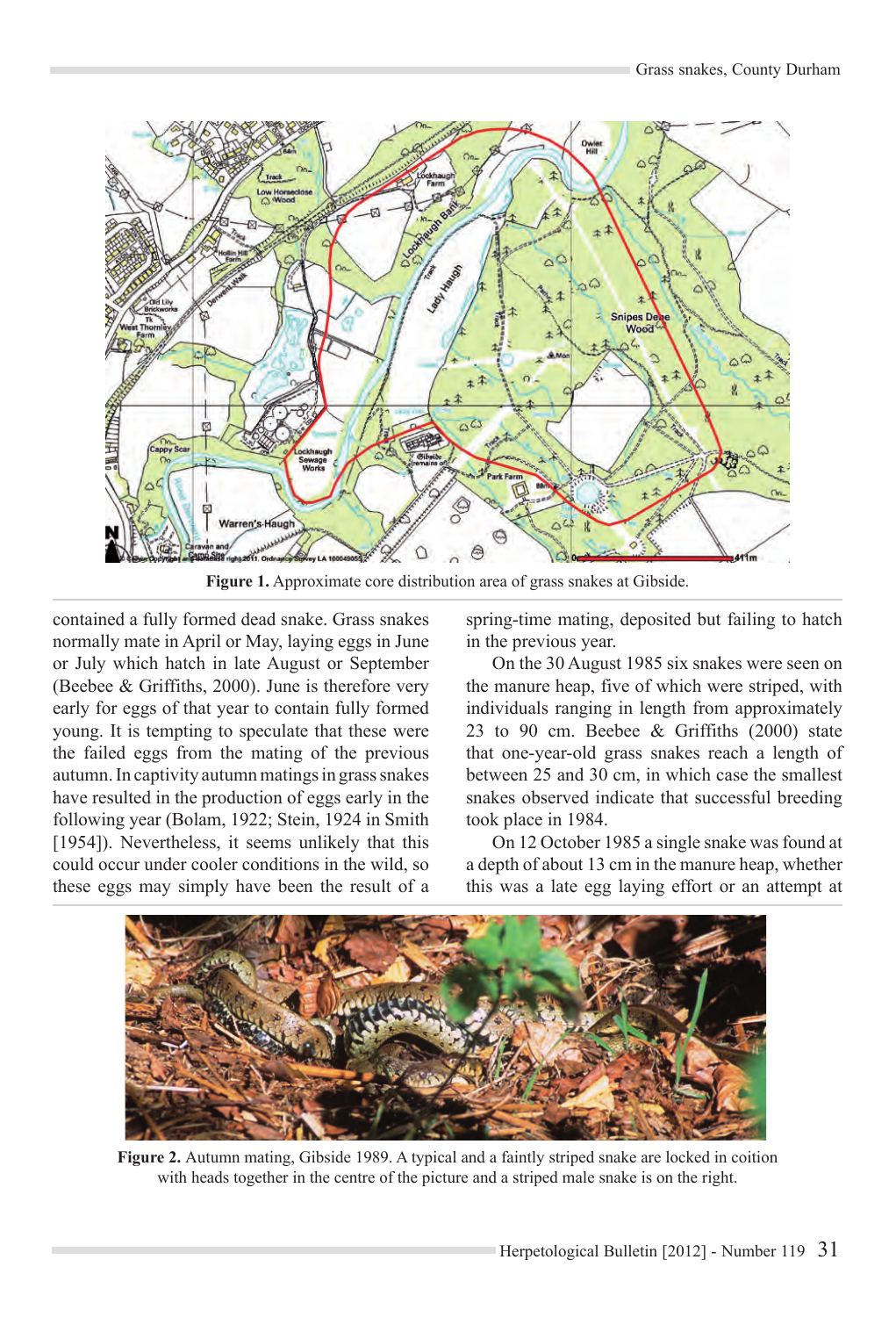

**Figure 3.** Grass snake eggs, Gibside 6 June 1990. **Figure 4.** Gibside grass snake showing pale stripes.

hibernation is not known. In August 1988 three snakes were seen at the manure heap, one large individual had noticeable skin folds, indicating that egg laying had taken place.

#### **DESCRIPTION**

Typical grass snake coloration is an olive-green to brown background colour with a row of vertical black bars along either side of the body, although this may vary to some extent between individuals. Grass snakes have a distinct yellow and black collar just behind the head, varying in size and shape, which is the source of its older name, the ringed snake. This collar may, in older females disappear altogether.

Some of the Gibside grass snakes showed a different colour pattern, having a pair of pale dorsolateral stripes (Fig. 4), noted above, and in some cases either no discernible collar or an indistinct collar. The largest snake seen, captured and measured was 98 cm in length, very dark in colour with no discernible collar and very faint dorsolateral stripes.

Similarly marked grass snakes have been found elsewhere in England. Sunderland (2003) reported a population centred on the Esholt Estate, near Shipley, Bradford in West Yorkshire. Subsequent genetic study determined that these snakes most likely originated from eastern Romania (Nash,



2011). Beebee & Griffiths (2000) record a population in Surrey, which they conclude was probably the descendants of snakes from southern Europe which had escaped from a biological supplies station. Vaughan (2007) records his study of a grass snake population at an unnamed site in southern England, which included a proportion of individuals with stripes. He also records his release of a striped female grass snake purchased in a London market in 1973 into his study area some twenty years before the study began and concludes that interbreeding with native snakes took place.

In 1986 the author corresponded with Dr. Roger Thorpe, then of the Department of Zoology, University of Aberdeen. In his letter of reply he relates that it was then unknown for striped grass snakes to be found west of the Po Valley in northern Italy and that it was possible that escaped pets of an eastern origin had interbred with the native population at Gibside and that from photographs supplied the stripes appeared to be consistent with the eastern form.

It seems likely, therefore, that there is a genetic mix of eastern and western grass snakes in the Gibside population. Nash (2011) predicts that interbreeding at Esholt would result in the loss of the non-native genotype through overwhelming dilution and that population fitness may change as a result. If there is a genetic interchange between